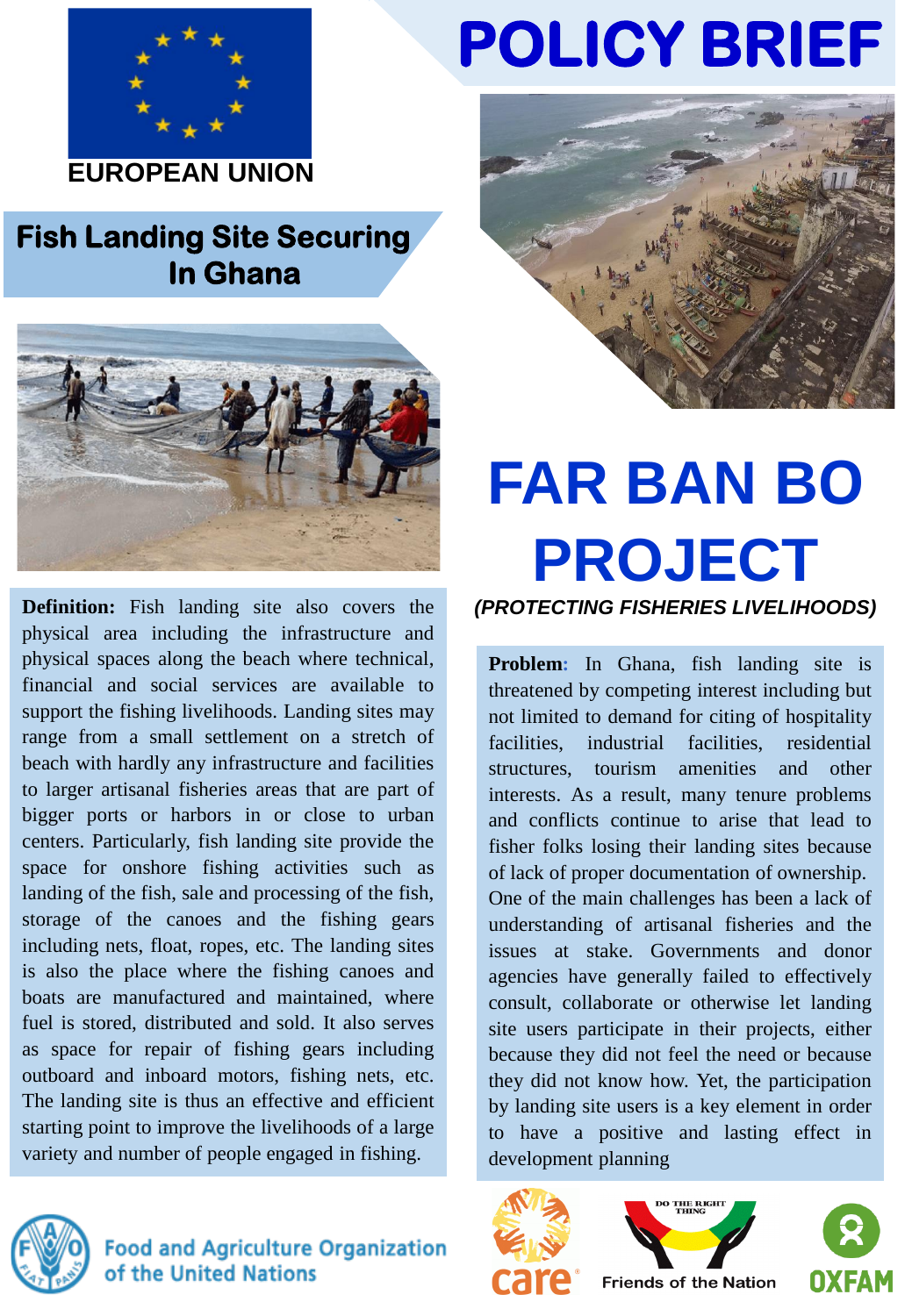Behind the devastating coastal resources depletion that the country is suffering are several major driving forces affecting fisheries and fish landing sites, these forces include:

- High rates of population growth;
- Poverty exacerbated by dwindling resources, degraded fisheries habitats and lack of alternative livelihoods;
- Large-scale, quick-profit, commercial enterprises which degrade resources and conflict with interests of the local people;
- Lack of awareness about management for resource sustainability among local people and policy-makers;
- Lack of understanding of the economic contribution of coastal resources to society;
- Lack of serious government follow-up in support and enforcement of conservation programmes.

Until such forces are offset, there is little hope to accomplish landing site securing, environmental conservation, or resource sustainability.



**Why the Need to Secure Landing Sites?**

According to Food and Agriculture Organisation's (FAO) Voluntary Guidelines on the Responsible Governance of Tenure of Land, Fisheries in the Context of National Food Security (VGGT), the governance of tenure is a crucial element in determining if and how people, communities and others are able to acquire rights, and associated duties, to use and control land, fisheries and forests. Many tenure problems arise because of weak governance and attempts to address tenure problems are affected by the quality of governance. People can be condemned to a life of hunger and poverty if they lose their tenure rights to their homes, land, fisheries and forests and their livelihoods because of corrupt tenure practices or if implementing agencies fail to protect their tenure rights.

The Voluntary Guidelines on the Responsible Governance of Tenure of Land, Fisheries and Forests in the Context of National Food Security (VGGT) and the Voluntary Guidelines for Securing Sustainable Small-Scale Fisheries in the Context of Food Security and Poverty Eradication (SSF Guidelines), describe the governance of tenure as a crucial element in determining if and how people, communities and others are able to acquire rights, and associated duties, to use and control land, fisheries and forests. It further, describes that, many tenure problems arise because of weak tenure governance, and attempts to address tenure problems are affected by the quality of governance. It explains that, people can be condemned to a life of hunger and poverty if they lose their tenure rights to their homes, land, fisheries and forests and their livelihoods because of corrupt tenure practices or if implementing agencies fail to protect their tenure rights.

#### **The Voluntary Guidelines on the Responsible Governance of Tenure of Land, Fisheries and Forests in the Context of National Food Security (VGGT)**

The VGGT are the first globally negotiated document on governance of tenure of land, fisheries and forests. It provides more emphasis on bringing change in the governance of tenure of land and fisheries in the context of poverty reduction and food security through promoting participatory and all-inclusive, transparent and accountable tenure structures and administrations. The SSF Guidelines are the first international instrument dedicated entirely to the immensely important – but until now often neglected – small-scale fisheries sector. The SSF Guidelines represent a global consensus on principles and guidance for small-scale fisheries governance and development. They were developed for small-scale fisheries in close collaboration with representatives of small-scale fisheries organizations in a process facilitated by FAO. They are directed at all those involved in the small-scale fisheries sector and intend to guide and encourage governments, fishing communities and other stakeholders to work together and ensure secure and sustainable small-scale fisheries for the benefit of smallscale fishers, fish workers and their communities as well as for society at large.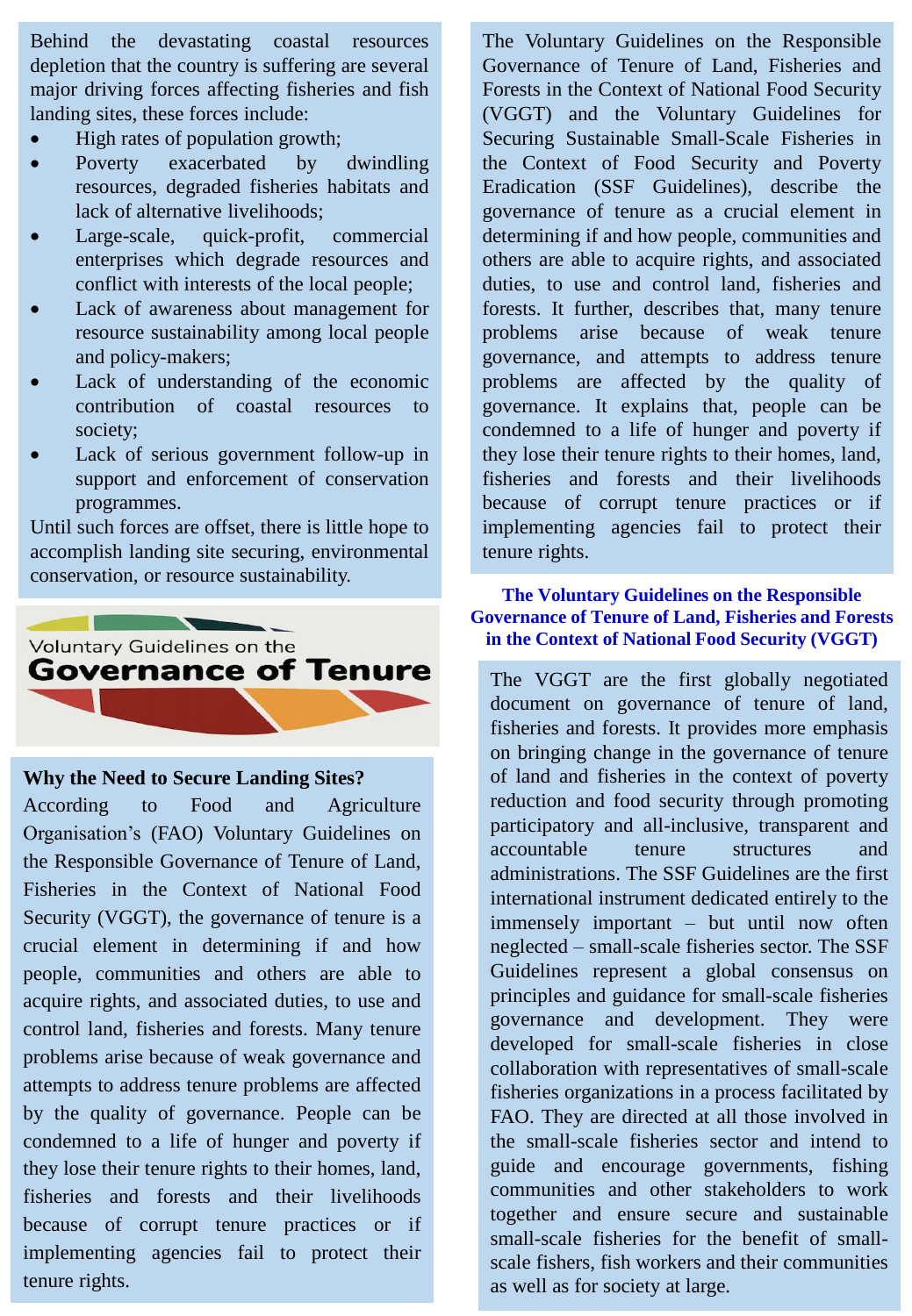## Application of VGGT to Fish Landing Site Securing

**Target Stakeholders:** The target groups involved Fisher folks, smallholder fishery association, Fisheries Commission, Metropolitan, Municipal and District development and physical planning units, Lands Commission as well as various regional planning units.

However, Fishers are the primary beneficiaries of landing site securing, they know the prevailing situation best, and they can often identify weaknesses or impracticalities in proposed solutions. Nevertheless, expertise and stakeholder interests from individuals outside the landing site are also needed in development planning, as the detailed assessments to be made and decisions to be taken may fall outside the realm of experience and knowledge of landing site users.

Responsible governance of tenure conversely promotes sustainable social and economic development that can help eradicate poverty and food security, and encourages responsible investment.

**Proper Community Entry**: Thorough engagements need to be held with the community leaders to discuss the processes for securing the landing site. Clear communication of the objective and expected output of the process should be thoroughly explained to the leaders for them to appreciate and voluntary support the process and grant permission.

Processes should involve;

1.Identification of and analysis of interest groups and stakeholders to understand their interest and roles. 2.Initial information gathering with community leaders to gather basic information about the landing site, use, physical state, ownership documentation, etc.

- oInterview community leaders: traditional leaders, chief fishermen, community leaders, land owners, etc
- oConduct Transect walk along the beach to inspect the physical state of fish landing site.
- oDocument uses; activities along the beach including what fisheries related activities are done on the landing sites i.e. canoe construction, fish processing and smoking, premix distribution, fish market, cold store, etc.
- oGather information on existing boundaries of landing sites and request if there are any available land title documentation.

3.Follow up engagement with local government Institutions: district and regional physical and development planning units, Lands Commission, etc.

- oEngage physical and development planning officers to obtain copies of spatial plans (schemes)/layouts.
- oEngage Lands commission for information on landing sites ownership, etc.
- oDiscuss with land officers the idea of securing proper documentation for the communities and seek their support.

4.Boundary setting, mapping and documentation of the landing sites.

- oHold meetings with community stakeholders to agree on the actual boundary of the landing sites. oSet up a community committee to support the
	- landing sites documentation and mapping.
	- oPlace visible pillars to demarcate the landing sites and to indicate the boundaries of the landing site.
	- oMapp out the landing sites; GPS coordinates of the boundaries of the landing sites to produce maps (cadastral).
	- oConduct validation meeting with communities and stakeholder on the draft maps developed to have a final agreed map.
	- oFollow through with the registration and land ownership documentation.